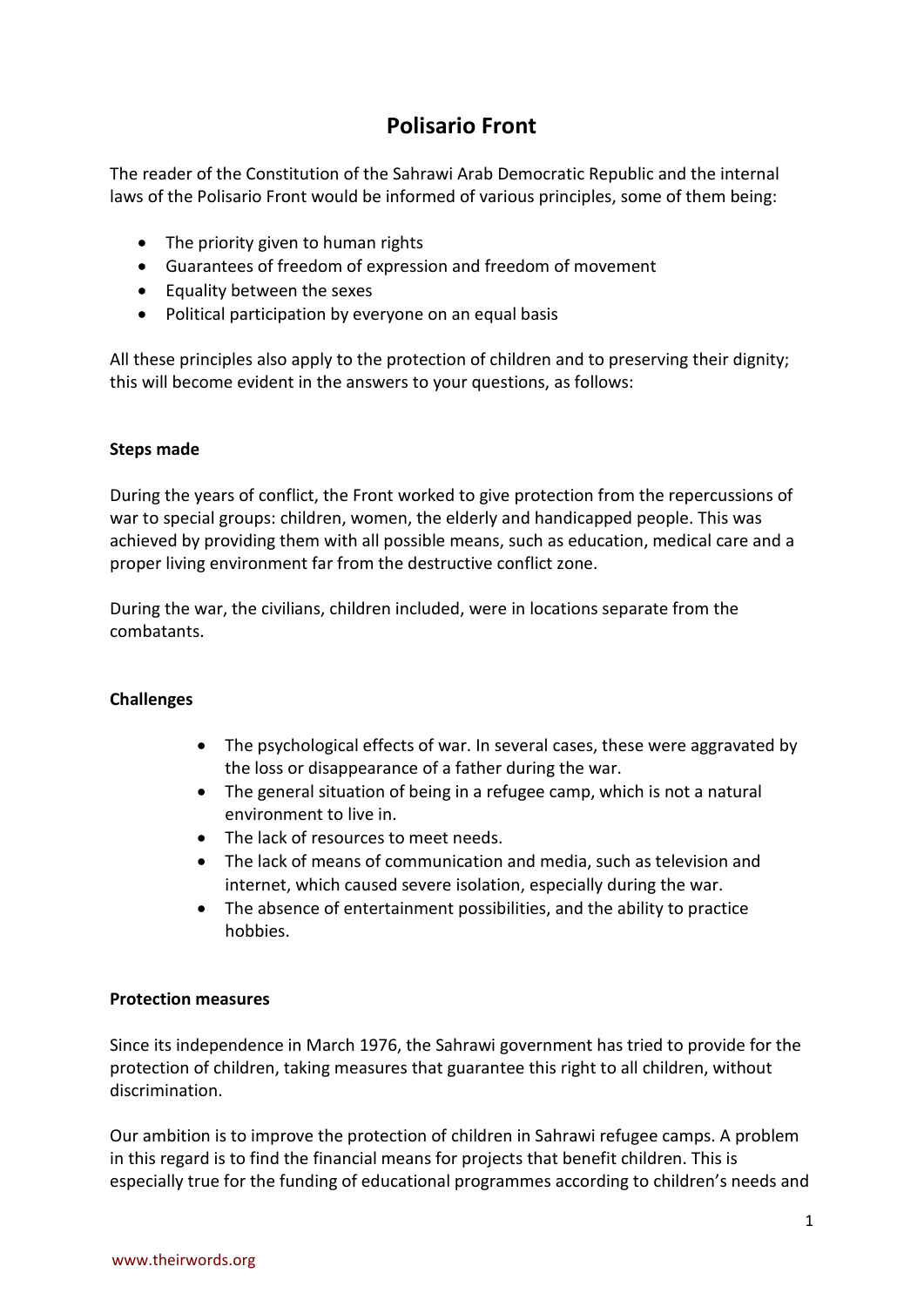which would serve children psychologically and socially and correspond to children's natural growth. Access to higher education is very difficult.

Sahrawi children do not live like refugees but have had contact with others through exchange programmes. These programmes are arranged by sympathetic NGOs, and are called "Vacations in Peace", and provide for children to spend their summers in different European countries, mainly Spain and Italy. Furthermore, we interact with the different UN agencies like UNHCR and UNICEF. This cooperation is mainly on education and health, and is done via the relevant Ministries. Additionally, there are some NGOs which provide medical assistance, like Medico International and Medicins du Monde.

The Sahrawi Government has enacted a group of laws which aims at child protection, which is clear in the Constitution, in addition to Polisario laws and internal regulations. There is also a national plan of action which addresses the rights of the child. Furthermore, the Sahrawi Government wrote the Minors Code, which is based on the Constitution and Polisario internal laws and was drafted by the Ministry of Justice. It was adopted by the parliament. In addition it has signed all the relevant African Union treaties, such as the African Charter on the Rights and Welfare of the Child, establishing the age of a child as below 18 years.

In accordance with international laws, the Sahrawi Government does not recruit children into the army and no child has participated in combat operations. Under the Sahrawi Government all children enjoy medical care through maternity and child programmes. Furthermore, they have the right to elementary education with an open opportunity to continue secondary education, University and even higher education paid by the Sahrawi Government, which is available for free to everyone. The schools are located in the refugee camp, although some get a scholarship, mostly for University level, to have the chance to study abroad (mainly in Algeria, Libya, Spain and Cuba). In addition to all that, social and recreational activities are organized. Children do not receive military training. Any other educational training is the responsibility of the family and of society as a whole.

Following our traditions, there is no discrimination in our society between sexes. All women live in dignity.

Adopting the age of 18 for recruitment into the army is accepted. By taking this standard, we follow the norms of the world, and of Muslim culture, which regards this as the right age for children to take their responsibility.

No report by any international organization at any level has ever mentioned mistreatment of Sahrawi children in any context. Furthermore, the periodical "Report of the Secretary-General on the situation concerning Western Sahara" of the UN, in which human rights are addressed as well, has never mentioned the Sahrawi child.

The absence of the UN and its various institutions at the beginning of the war and the subsequent invasion saddens us. No international organisation came at that time. Even now, their presence is still limited, and the programmes directed towards children are poor with